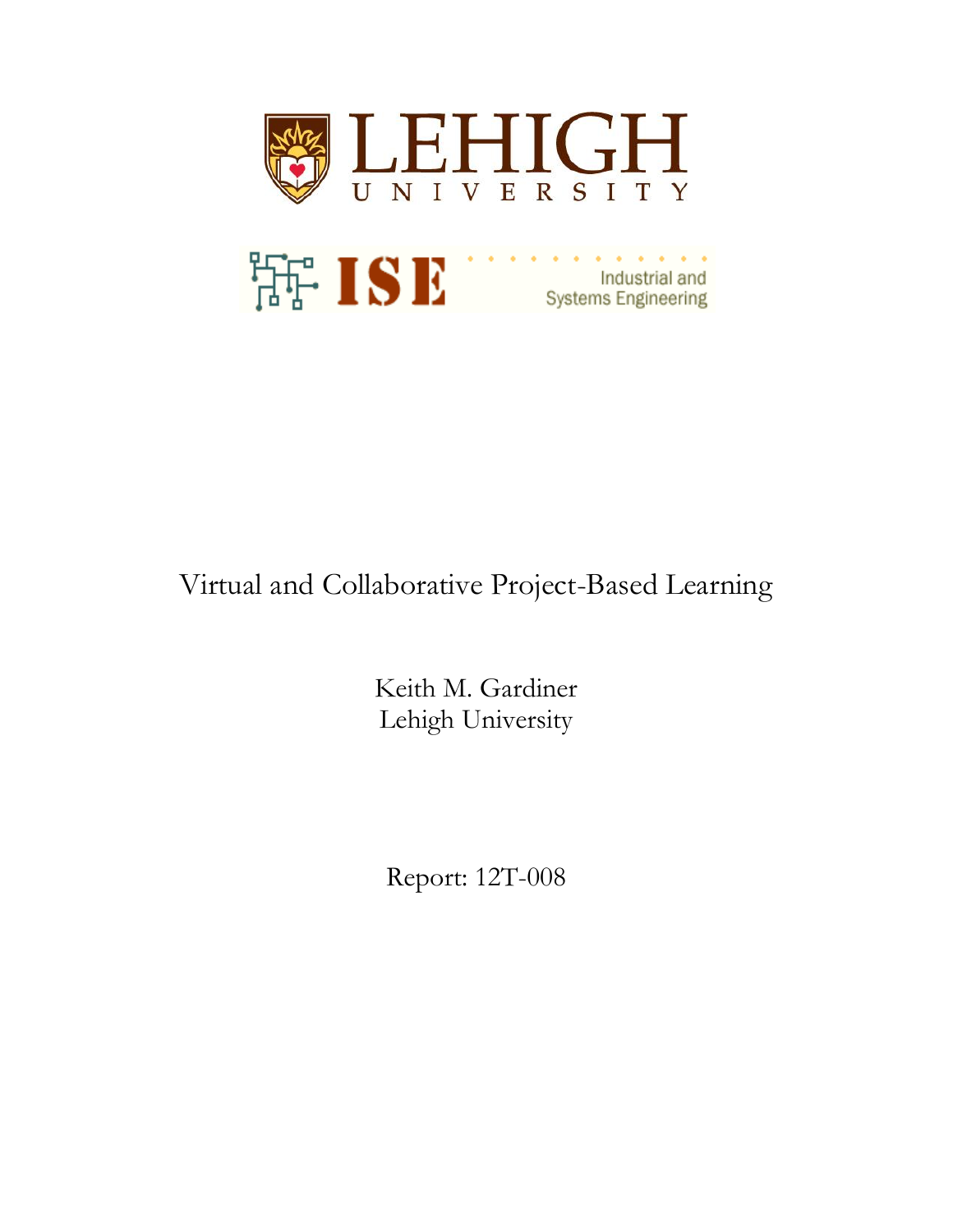# **Virtual and Collaborative Project-Based Learning** *Keith M. Gardiner<sup>1</sup>*

**Abstract -** Project-Based Learning (PBL) methods have been used together with a digitized course management system to enable small numbers of first year engineering students to collaborate, communicate, organize and work in groups to plan, research and develop information for two-page status reports on a wide range of local, national, and global societal and technological issues. A large class comprising 331 first year engineering students was administered, managed and successfully guided through a whole semester of practical 'hands-on' laboratory activities culminating in student presentations to explain their practical lab. project activities to their peers. Students also contributed digitally to the grading of the 56 group research reports that were assembled virtually on different topics and added anonymous evaluations and reviews of the course. 'Super Tweets' were also a weekly feature.

*Keywords:* Course Management, First Year, Project-Based, Teamwork, Virtual

#### **INTRODUCTION**

The acquisition of learning and the satisfaction of curiosity have ranked highly as civilizations have developed. Individuals offering explanations and solutions to the mysteries of the universe have commanded, and often even demanded, wide respect and been followed by the multitudes. It can be posited that once the basic necessities of freedom from hunger, safety, shelter, with future indications of conditions becoming sustainable then spare energies may be devoted to exploration, art, and development of greater survival skills and prosperity. In parallel with the organizational evolution of families, tribes and social structures there will be training and transmission of customs. Learning and skills development would be accompanied by varieties of 'rites of passage.' There would be hierarchies of priests, shaman and other levels of highly regarded instructors [1]. Learning was achieved by following examples and likely repeated replication.

In particular, whether we follow the examples illustrated by the discoveries in the tombs of Egypt, or in the libraries of the Vatican, the monasteries across Europe or at sites in China, India, and elsewhere in Asia or Central and South America records were maintained and leaders taught disciples allegedly accompanied by severe discipline. This education was reserved for a chosen few selected to maintain the traditions and stability of the parent organization.

Similar customs and habits prevailed until around the middle of the nineteenth century. The development of guilds, training programs and elated matters has been covered well by Burton and Marique [2]. Finally 'public' education started to be introduced in an endeavor to develop a more effective workforce, reduce poverty and improve living conditions. Famines and other factors lead to migration to the growing cities in support of the needs of the Industrial Revolution. The importance of both literacy and numeracy was recognized and institutionalized as educational systems developed. As result of strong class divisions between landowners, nobility and peasants or workers together with the after-effects of the 'Enlightenment' or 'Age of Reason' of the eighteenth century the pedagogic structure separated academic and vocational skills [3]. This worked well for creating what passed for wealth in those earlier days of industrialization.

On the academic side it was customary to study under the tutelage of learned scholars, whereas vocational skills or trades were imparted by on-the-job training or apprenticeships [2]. Students were thought to be better equipped to handle the future by in-depth study of the past. Measurement of attainment and competency was achieved by rigorous testing and regurgitation of 'facts' often learned by rote.

The Industrial Revolution was accompanied by a plethora of new technologies, not the least being the printing press, mass production, steam power, plus enhanced transportation systems with increasing national and international commerce and trade [4]. Educational curricula with a breakdown of what had been alchemy into sciences,

l

<sup>&</sup>lt;sup>1</sup> Lehigh University, Center for Manufacturing Systems Engineering, 200 West Packer Avenue, Bethlehem, PA 18015, [kg03@lehigh.edu](mailto:kg03@lehigh.edu) 1-610-758-5070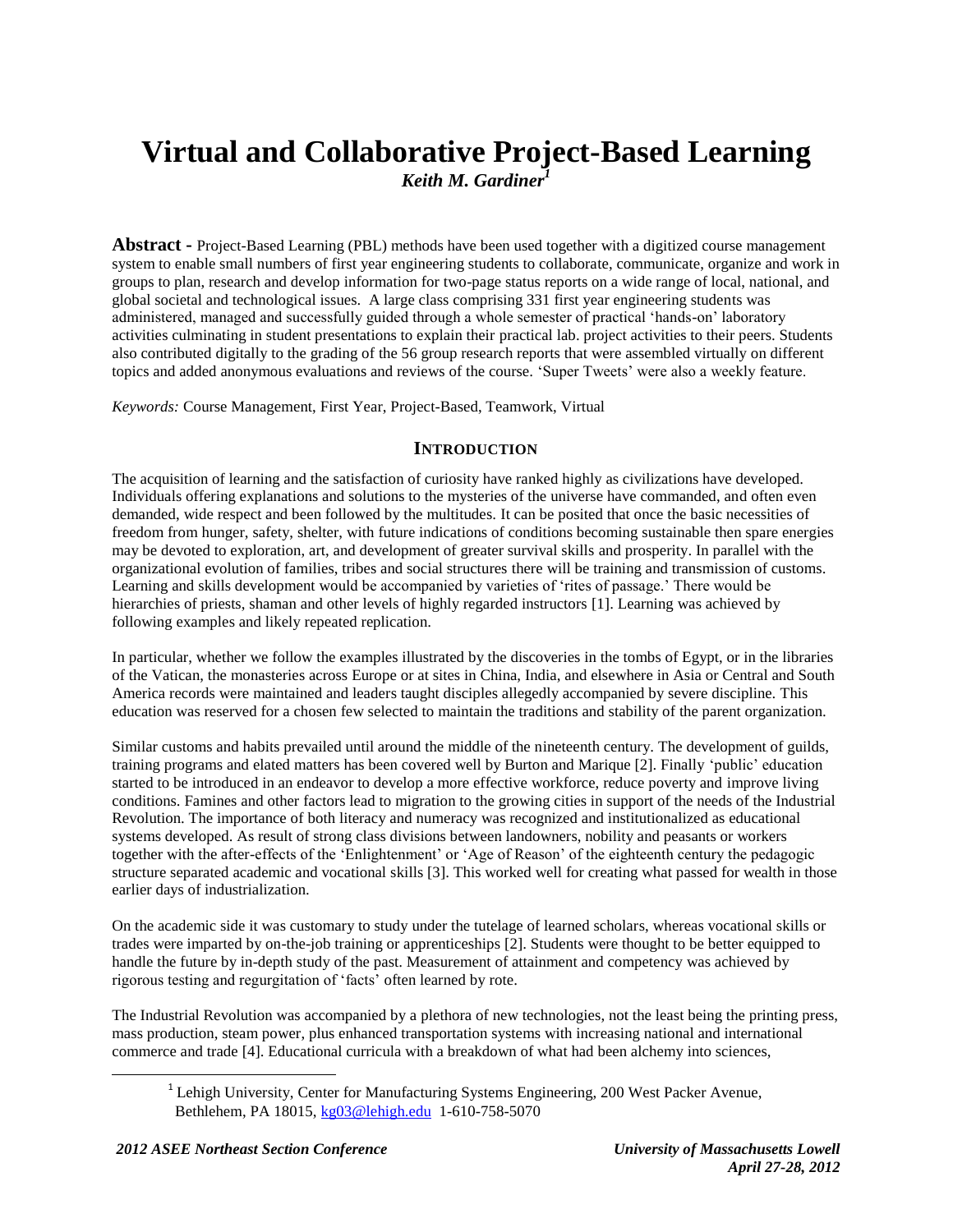astronomy, chemistry, mathematics, physics and other topics followed. Engineering developed into various and specific disciplines focused on finding solutions to pressing problems affecting local and national needs.

Our academic world, as many others, is noted for in-depth specialization and research aiming to develop ever better solutions to problems, and also as a concomitant benefit to develop new knowledge and innovation. Unfortunately, as human organizational structures grow, it appears that they can only gain strength by constructing imaginary 'silos' to protect their specialties and concentrations from contamination by external notions. In the US the accreditation process for an engineering program involves comparisons and measurement against 'standard' curricula outlines where there must be certain proportions of this, and that, plus a mandatory number of hours of non-engineering topics, such as humanistic and social studies (HSS), English and the like. This is following the 'Enlightenment' academic model that strongly associated development of culture with learning without any necessary relevance to acquiring competencies related to making contributions in the future workforce. The Masterpiece TV series shown on the Public Broadcasting System (PBS) focused on the nineteenth and earlier twentieth centuries exploit these significantly British class differences for dramatic effect [5].

## **LATE TWENTIETH CENTURY NEEDS**

Post-Sputnik (1957) there was surge in attention paid to science education in the US. During the late twentieth century there was an awakening emphasis on the skills needed by individuals seeking careers in the industrial workplace – business-awareness, communication, project management/planning, presenting and reporting, teamwork plus integration were being reported as areas of weakness in engineering education by learned professional society groups [6]. Concurrently, in the early eighties, this triggered the establishment of a Manufacturing Technology Institute (MTI) under the aegis of the Corporate Technical Institutes at IBM [7]. MTI was created as an IBM 'university' to revitalize and broaden the skill-levels of the IBM engineering workforce. It was soon recognized that these skills also needed promoting among engineering graduate programs, this lead to IBM grants for the establishment of cross-disciplinary 'Manufacturing Systems Engineering' programs in Asia, Europe and the U.S. – these programs developed new courses and also adopted and adapted offerings from Colleges of Business in collaboration with several disciplines in engineering [8].

In parallel by the nineties these initiatives promoting collaboration, communication, presentation and teamwork skills became widely employed in contests starting in middle schools with events like the Future City Competition, Mathcounts, Odyssey of the Mind, and science fairs etc. [9]. Similar competitions for university students have been promoted successfully for many years by divisions of various professional societies, and are occasionally included in regular curricula activities.

These 'newly' identified principles and practices subsequently needed augmentation to recognize the increasing realities of globalization, and major enhancements in the abilities of many industries for broadband communication and commerce [10]. The scale of competition in the service of global consumers and stakeholders is vast and growing exponentially. More recently Lawrence H. Summers has proposed a new view of the responsibilities of twenty-first century education [11]. Here are his re-phrased guesses:

- i) Processing and using information will become more important than imparting it.
- ii) A greater degree of collaborative working will be required as result of the knowledge explosion.
- iii) Modes of delivery and access to knowledge are changing due to new technologies.
- iv) 'Active Learning Classrooms' will enhance collaborative experiences.
- v) Education must incorporate 'cosmopolitanism' with international experiences.
- vi) Any course work must incorporate integration of data across diverse fields.

#### **MOVING FORWARD**

This, then, is the background and to some extent a context of curriculum development. There is little doubt that the US possesses some of the most vaunted institutions and curricula that are envied together with the associated research organizations. Nevertheless US rankings in many areas are not the greatest in the World [12]. It speaks volumes that several leaders of some of our most noted 'newer' technology corporations dropped out of college. This is analogous to the fact that sufficient inspection and testing often enables the production of acceptable and even brilliant output from systems that may have appreciable room for improvement. Our engineering educational systems may not be broken, but there is a distinct possibility that change may have value. In particular, curricula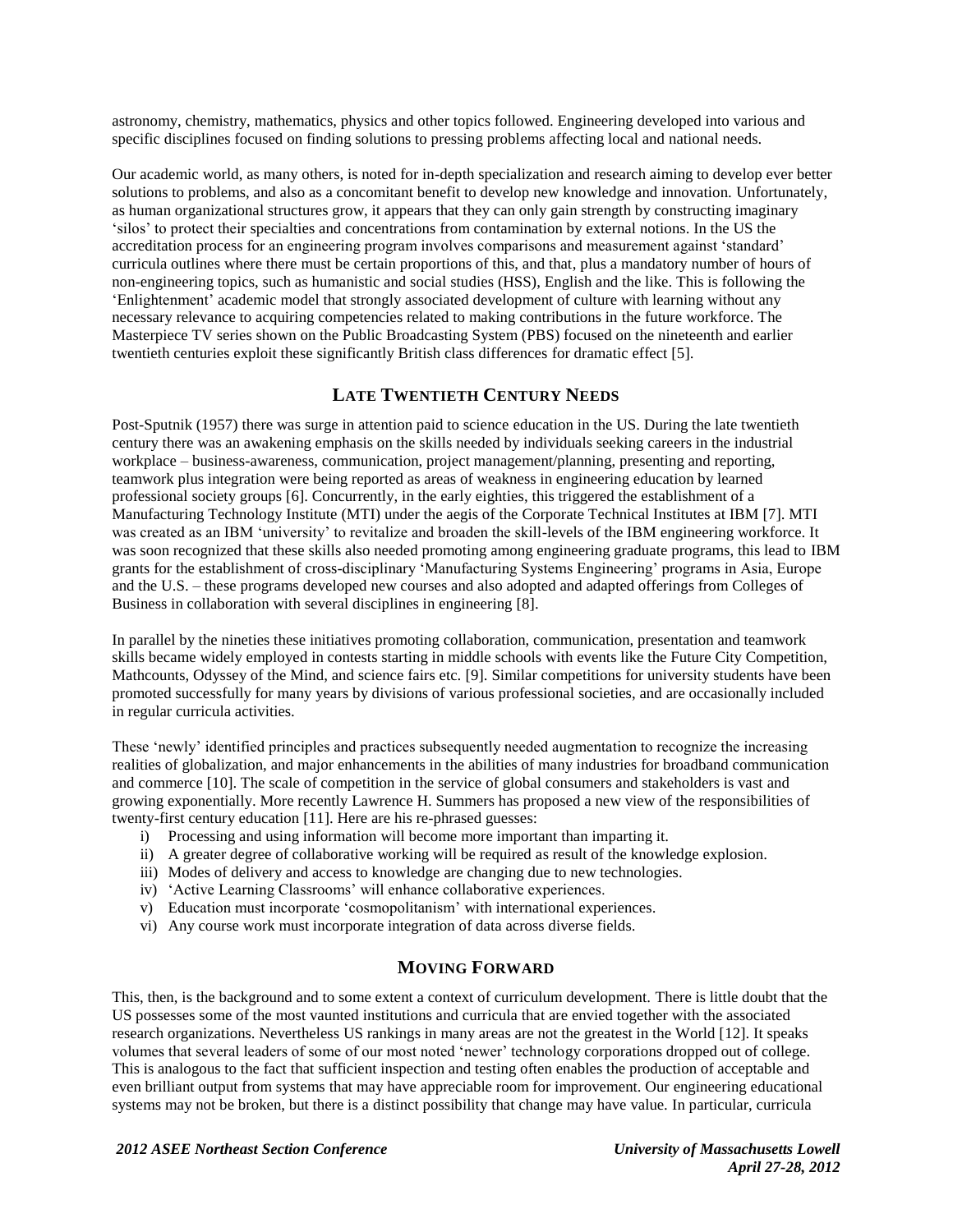planners must encompass recognition that most of the major problems of our planet and society at large call for wholly cross- or inter-disciplinary investigation and solutions. The current engineering curriculum structure with its disciplinary silos does not adequately prepare students to be effective broad-based contributors or for the travails of the industrial workplace. Often an employee's actual degree title will be forgotten after six months in industry [13]. The newly minted and enthusiastic engineer will likely be working on ambiguous projects solving problems unlike anything encountered in the classroom. These factors highlight the importance of, and necessity for non-discipline specific Project-Based Learning to afford realistic and cross-disciplinary problem solving experiences.

### **INTRODUCTION TO ENGINEERING PRACTICE**

There became a point a decade or so ago that a student desiring to study engineering at Lehigh could be compelled to fill the first two semesters with courses not taught within the College of Engineering. There was an elective 'Engineering Project,' but this was only readily accessible to students entering with Advance Placement (AP) credits. Another 'gap' in the curriculum also implied that it was possible for a student to graduate with a good engineering degree without ever sketching something out and physically making it in a laboratory or workshop. After several experimental courses and much student feedback a new course was developed and finally approved as mandatory for all first year engineers. This was offered every fall and spring starting in 2003. A new feature was the incorporation of two 5-6 week 'Engineering Practice' lab. sessions spread across the seven departments in the engineering college [14]. In fall 2011 as result of other associated curriculum changes it became possible to offer this course in the fall semester for the whole entering class of 331 students. Several new features were able to be incorporated exploiting Project-Based Learning with 'Virtual' collaborations and teamwork as result of using a new 'Moodle-based' course management system (CMS) [15].

# **CATALOG DESCRIPTION, OBJECTIVES AND OUTLINE**

**Introduction to Engineering Practice**: First year practical engineering experience; introduction to concepts, methods and principles of engineering practice. Problem solving, design, project planning, communication, teamwork, ethics and professionalism; innovative solution development and implementation. Introduction to various engineering disciplines and degree programs.

**Required Text**: Landis, Raymond B., Studying Engineering: A Roadmap to a Rewarding Career. Discovery Press, Los Angeles, CA. 3<sup>rd</sup> ed. 2007. ISBN 13-978-0-9646969-2-1 [16].

#### **Objectives**:

- 1. To afford opportunities for hands-on problem solving that engages students in designing and creating innovative systems and things; actually doing some 'real' and creative engineering in a practical laboratory environment. In other words 'doing what engineers do in the workplace – solving problems to get stuff made, built or otherwise created, implemented and operational.'
- 2. To get students excited about engineering and help them to understand career options and opportunities related to each discipline in order to aid their choice of major.
- 3. To offer a broad overview of the importance of problem definition, design, project planning, communication and **INTEGRATION** in developing solutions to ambiguous and open-ended problems with various constraints like time, money and other resources.
- 4. To emphasize and demonstrate the importance and value of teamwork in the modern workplace.
- 5. To place engineering in the context of modern life with engineers as 'problem solvers' ethically improving the quality of life leading to the generation of wealth and prosperity.
- 6. To connect engineering with current events relating to future prosperity, economic health and the sustainability of our systems and our increasingly global society.
- 7. Above all, the course aims to be memorable and fun! It should not be too rigorous, too demanding or too stressful. Projects should be structured to engender enthusiasm, vigor, teamwork and 'collaborative' competition among teams.

The first week comprises a Monday lecture and also faculty presentations on Wednesday and Friday describing lab. projects. Students select their first round projects within the Course Management System (CMS) and meet in their project labs either on Wednesday and Friday of the second week to commence project activities in separate but parallel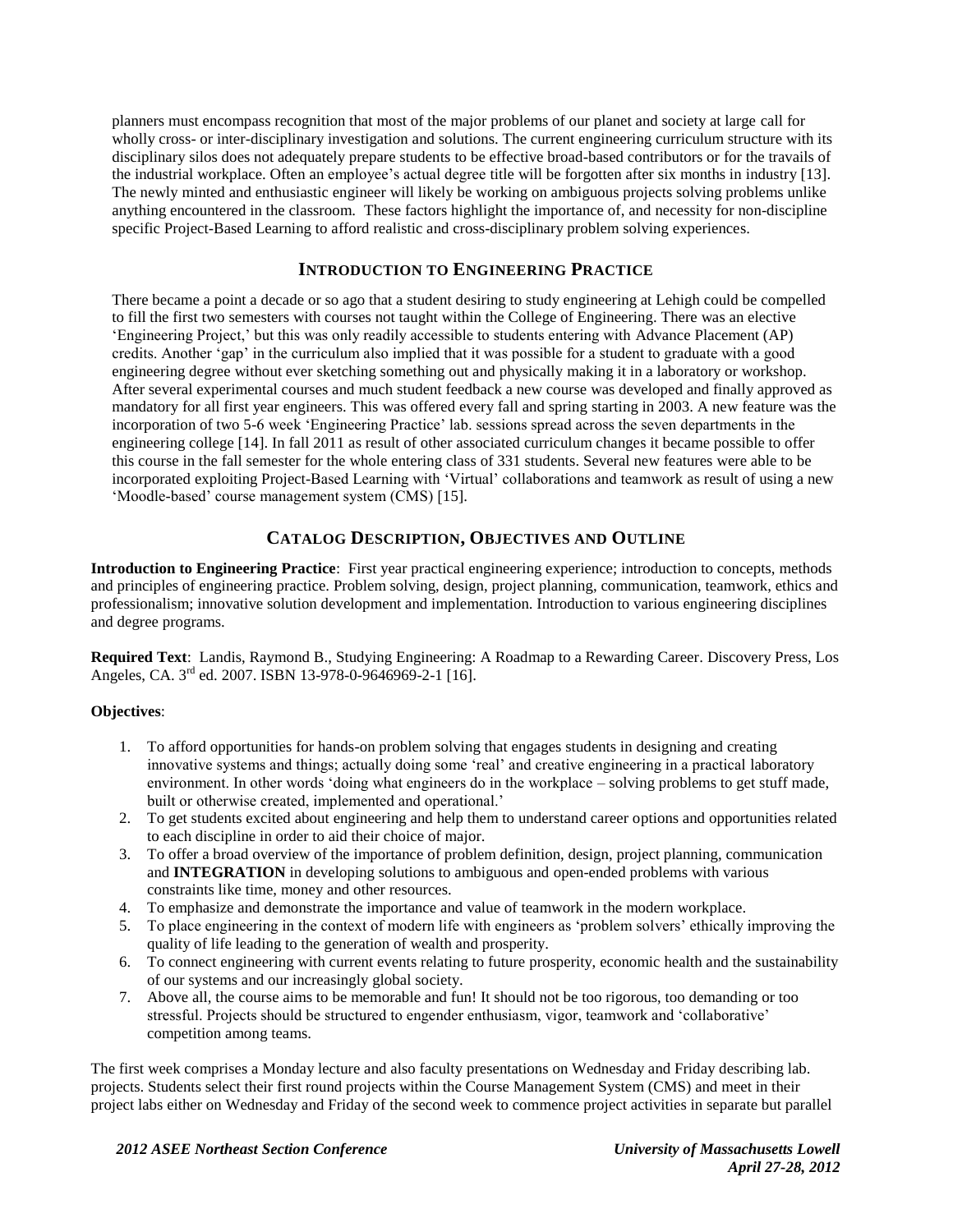tracks. Project activities continue every Wednesday or Friday afternoon for five weeks. Nominated students and/or teams from every project prepare presentations for their lab section. Students select a different project for the final six weeks of the semester and the process repeats. Thus, every student experiences two projects within two different lab. environments and has opportunity to work with faculty members, research assistants, and senior students in different engineering activities. Students are given opportunities to be on their feet explaining themselves and making frequent presentations to their groups.

Meanwhile 50 minute lecture sessions continue every Monday. These sessions include departmental presentations providing brief details of the different engineering disciplines to complement the information in the text, the opportunities, programs and career prospects. The mid- and end-semester student project presentations provide an opportunity for all students to hear about the experiences of their peers and gain knowledge about the wide variety and essentially cross-disciplinary nature of most engineering problems and opportunities. In addition the Monday lectures afford an opportunity for talks plus 'Q and A' sessions with engineering alumni. There are also digitally administered "Super Tweets" and 'virtual' Group Research assignments. The course management system divides students randomly into teams with five or six members, each of the resulting 56 groups were assigned different topics and were responsible for organizing themselves to produce a two page, single spaced, fully referenced, research report. The reports are posted to the web site for student review and nominations to select the best three. Attendance at lectures, 'confidential' assessment paragraphs, the CMS "Super Tweets," the virtual on-line Group Research assignments and any lab. tours are combined to comprise one third of the grade for the course summed with the two lab. project grades to determine a final grade.

#### **FEEDBACK AND ENGAGEMENT**

Feedback can be assessed using four methods;

- a) A mid-semester a survey instrument is opened on the Course Management System that requests ratings of each Monday session, and the first lab. project experience; there is also space provided for anonymous write-in comments or suggestions.
- b) This is repeated at the conclusion of the semester.
- c) A paper survey soliciting anonymous ratings of all aspects of the course is also circulated.
- d) Input is also received via e-mails and in casual conversations with students individually and in groups.

Engagement can be surveyed by examining responsiveness to the virtual, or digital, assignments – these reveal that many first year students really experience great difficulties with prioritizing assignments and time management. On the other hand there are very many students that perform almost immaculately. The mid-semester survey gained only 206 (62%) responses from the 331 students, at the conclusion of the semester amid many conflicting priorities, pressures of other classes and a competing paper survey there were 83 (25%) responses. Neither of these vehicles had deadlines, so students could procrastinate, relax and then forget. As compensation though a total of 302 (91%) made the effort to submit some thoughtful often lengthy and decently substantial comments and suggestions. The paper survey administered in class yielded 211 (64%) responses and some 30 of these included some comprehensive comments. In all there were a total of 332 write-in comments received, so clearly at least one student submitted twice!

Many of these comments or suggestions sought (*impossibly?*) more projects, more time, more use of the text and were generally very positive overall. The 'Super Tweets' are a different matter, these were announced and the site opened every Monday and closed at 10pm on Thursdays. E-mails would often flow to the TAs on Fridays and Saturdays with attempts at belated submissions: Numbers of successful responses ranged between 222 and 277 (67-84%). The Group Research Projects were more successful with 100% of the submissions meeting the deadline (likely group pressures increase promptness?). The confidential assessments by the students of the contributions of the colleagues in their team revealed that workloads were not necessarily balanced or equable. Some students failed to be responsive and thus were non-contributors to the group output. In all 267 (81%) students submitted confidential assessments evaluating their own and their colleagues contributions to the research. Even in the teams with excellent contributions the confidential analyses revealed varying perceptions of the 'value' of the work of other team members. The development of this 'consciousness' is an interesting and worthwhile ingredient of teamwork.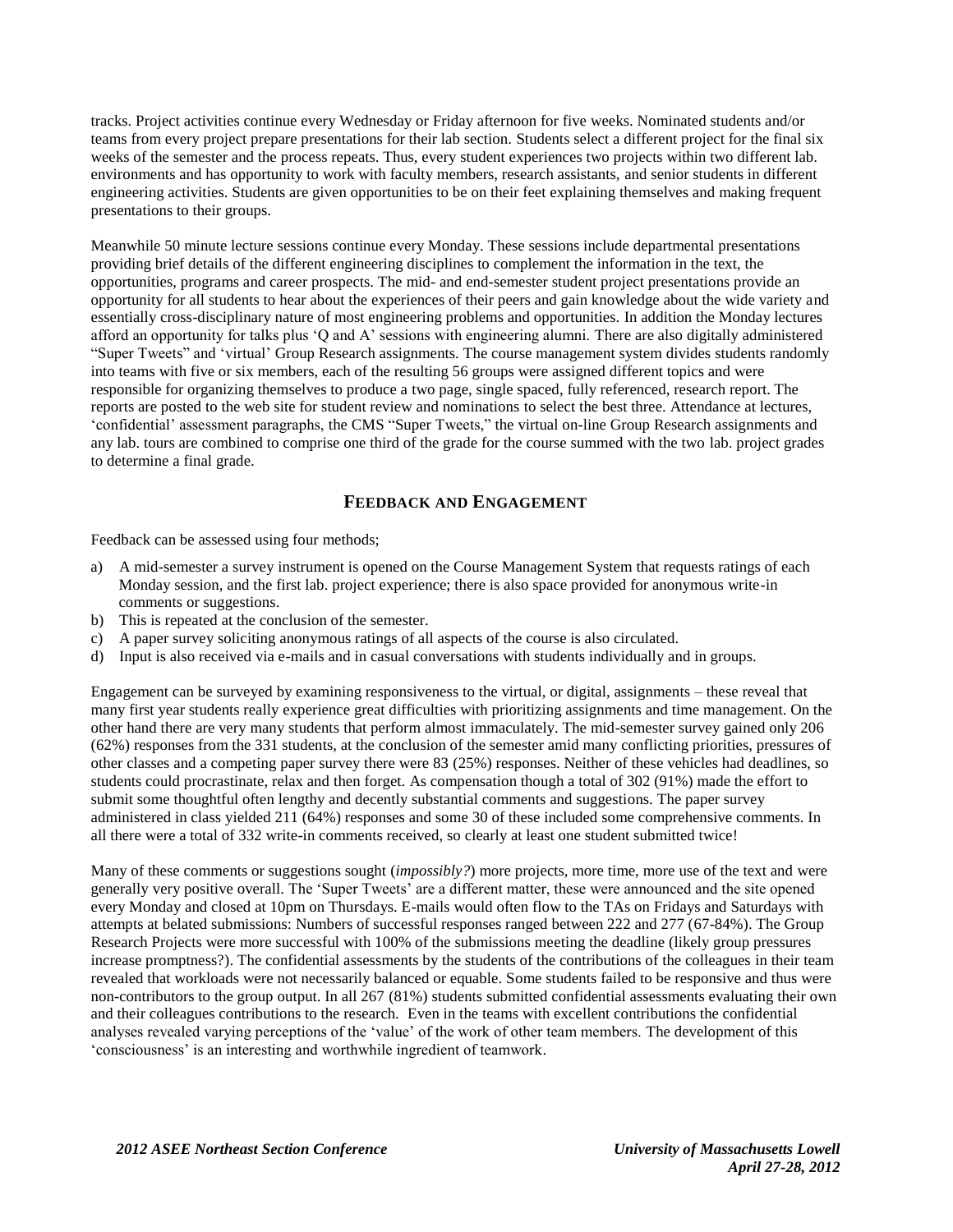# **FURTHER QUESTION, RESEARCH STUDIES AND PROJECTS**

All this being said though, there remains the question on many students lips, "What is it exactly that engineers do?" "They solve problems," is one of the answers given in this first semester course at Lehigh. The "Super Tweets" represent a fast track low stress instant response individual assignment 'problem' that has an ulterior objective of having the students review certain pages in the Landis text and provide a couple of sentences with their own observations [16], alternately a question may be related to some current news item affecting engineering. The four-day and precisely implemented deadlines reinforce the importance of developing good time management skills, and the message of doing easier things first to reduce the 'to-do' list.

The Group Research problem solving assignment is more demanding; deadlines and format specifications are rigorous. The format of this assignment forces students to communicate, develop essential team skills of leadership, collaboration, dependence, commitment and most importantly meeting the deadlines, specifications and managing often conflicting priorities to thoroughly conceive, research, design and develop a finished product. Doing research individually is low stress, but when the input of five or six collaborators has to be assembled and condensed onto two pages then significant collaboration, debate, discussion, and editing and a variety of leadership and negotiation skills are called forth.

Awards to the winning groups last fall were presented during Engineers Week for reports on "Fuel Cells," "New Batteries," "Hydrogen," respectively in the first three places, and "Conservation at Lehigh," the best runner-up. Honorable mentions included "Ocean Energy," "Wind Energy," "Going Paperless," and "Buy a Volt." The table below shows the titles of the 56 studies.

| Coal Energy                 | Solar-Photovoltaic         | <b>Congestion Charges</b>   | "Soft Skills" Training     |
|-----------------------------|----------------------------|-----------------------------|----------------------------|
| Liquefied Nat. Gas          | Solar-Thermal              | <b>Traffic Management</b>   | Sustainability             |
| Methane Hydrates            | Ultra capacitors           | Rail Transportation         | Conservation at Lehigh     |
| Oil                         | <b>New Batteries</b>       | <b>Buses</b>                | Going "Paperless"          |
| Shale and "Fracking"        | Ocean Energy               | Feeding the World           | Automation vs. Human       |
| Tar Sands                   | <b>Hydro Resources</b>     | Hunger-National, Global     | Communication & edia       |
| Hydrogen                    | Wind Energy                | Genetic Eng'ring-Animals    | <b>Agricultural Wastes</b> |
| Algae-As Future Fuel        | <b>Electric Vehicles</b>   | Genetic Engineering-Crops   | <b>Hybrid Technology</b>   |
| <b>Biomass Energy</b>       | Diesel vs. Gasoline        | <b>Fish Farming</b>         | <b>Harnessing Tides</b>    |
| Butanol, Ethanol            | Nuclear Waste              | Diet & Legislation(FDA)     | Bridge Infrastructure      |
| <b>Carbon Sequestration</b> | Nitrogen Cycle             | Poverty-Local, National     | Levee Infrastructure       |
| Climate Change              | Clean Water                | Conservation                | "Buy a Volt?"              |
| <b>Fuel Cells</b>           | <b>Water Supplies</b>      | <b>Rare Earth Materials</b> | Natural Gas                |
| <b>Geothermal Energy</b>    | <b>Collision Avoidance</b> | Recycling                   | Monorails                  |

#### **The 56 Group Research Project topics utilized in fall, 2011:**

#### **Examples of laboratory projects in different departmental labs.**

Computer Animation (Alice) Inerting Airplane Fuel Tanks Detection of Copper in Water and Wastewater Lego – Omnidirectional Holonomics Platform Earthquake-Resistant Structural Models Robotics, Line Following etc. Engineering Better Queuing Systems Sensing Soil Moisture Food Wrap Comparative Evaluations The Solid State Powder Mixing Fuel Cell Performance Studies Toy Factory Projects – Key Ring Items Golf Clubs – Redesign, Manufacture and Test Wireless Remote Sensing

Detection of Toxic Lead in Water Mobile Game Programming for Fun and (non) Profit

#### **SUMMARY**

The introductory narrative traces the evolution of systems of education and curriculum development over the ages. There is particular focus on the ideas of Sir Kenneth Robinson and more latterly Lawrence Summers [3] [11]. Briefly,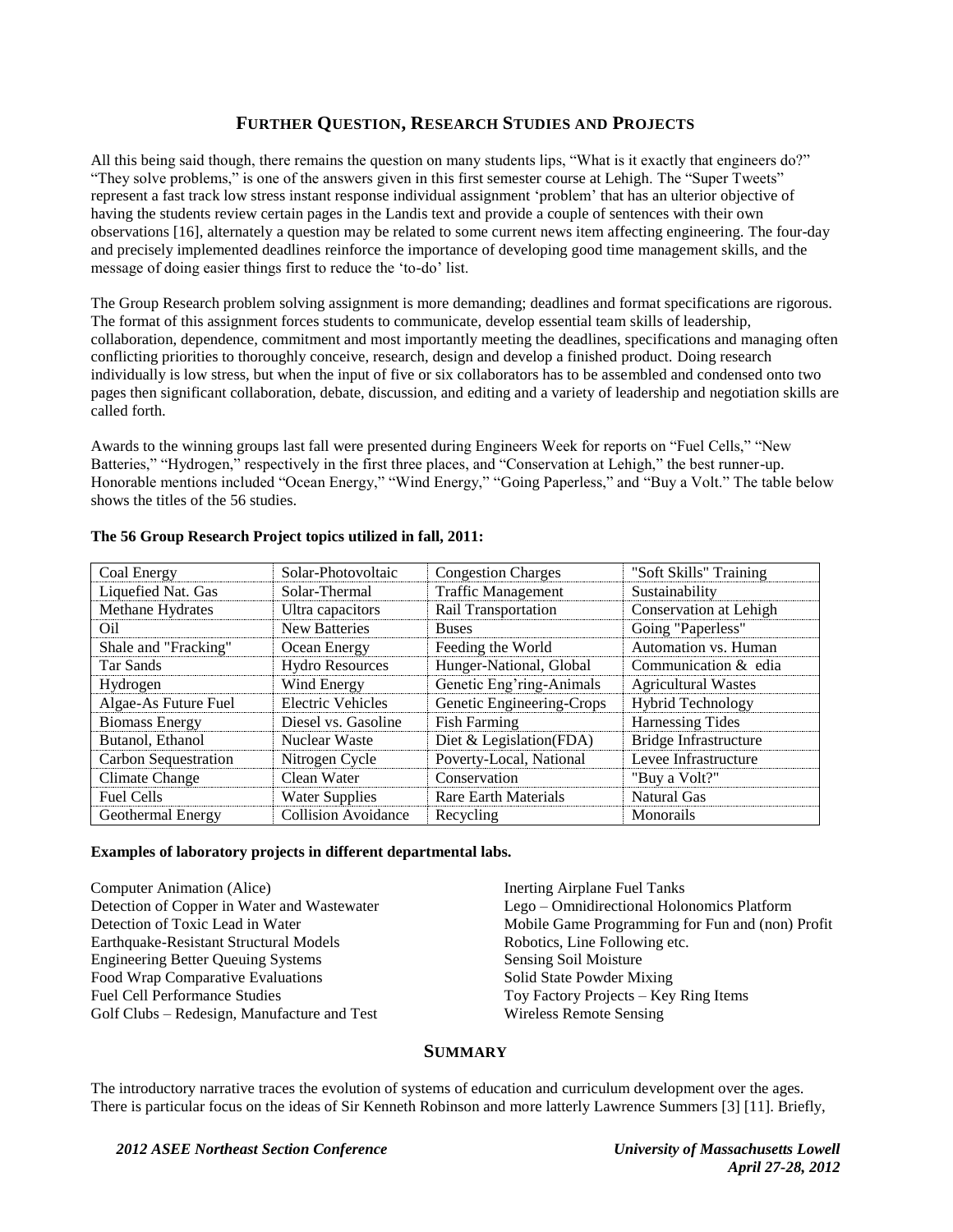they eschew the traditional notions of acquiring learning by means of accumulating facts originating across specific disciplines and accompanied by testing of memorization. The revised pedagogy proposed emphasizes the processing and use of information, knowing how and where to acquire this information, likely collaborative analysis, integration and problem solving. The ideas of Confucius around 450 B.C. could be applied as an endorsement of Project-Based Learning: *"Tell me, and I will forget. Show me, and I may remember. Involve me, and I will understand."* [12][17]. The application of Project-Based or experiential learning in the "Introduction to Engineering Practice" course was deemed to be successful. It was feasible to adapt this technique and manage the progress and inputs from over 300 students using course management software. The task of providing a global, business and economic view of engineering was dealt with by means of 'Weekend Reading' e-mails comprising relevant paragraphs extracted from ASEE and SME daily e-newsletters, weekly ASME Capitol Updates together with items found in many other technology and/or business newsletters, not forgetting Design News, NASA Tech. Briefs and Popular Science etc.

Students, although some were initially puzzled, or surprised, adapted well and a large majority proved responsive. There were a large volume of positive comments and suggestions confirming the fact that students became thoroughly engaged. For the offering of the course in fall 2012 ideas of using video clips, or brief voiceover Power Point files from alumni are being considered as responses to the question "What is it exactly that engineers do?"

#### **ACKNOWLEDGMENT**

Implementing a course of this nature and scale would be impossible without appreciable levels of cooperation, collaboration and contributions from chairs, associate chairs and project-leading faculty of the seven engineering departments in the P. C. Rossin College of Engineering and Applied Science together with the strong backing of successive Associate Deans, G. P. Lennon and G. L. Tonkay. This course would not have succeeded without major analytical and grading efforts from graduate students Evan Mucasey and Tolga Seyhan. All these contributions are acknowledged with gratitude.

#### **REFERENCES**

- 1. Gardiner, K. M., *"The Evolving Production Enterprise*," Proceedings, 18<sup>th</sup> International Conference on Production Research, Salerno, Italy, August 2005.
- 2. Burton, E., and Marique, P. J., *"Guilds,"* in The Catholic Encyclopedia, New York: Robert Appleton Company. Retrieved March 8, 2012 from New Advent: [http://www.Newadvent.org/cathen/07066c.htm](http://www.newadvent.org/cathen/07066c.htm)
- 3. Robinson, Sir Ken, TED and YouTube presentations found at: [http://www.ted.com/talks/ken\\_robinson\\_says\\_schools\\_kill\\_creativity.html](http://www.ted.com/talks/ken_robinson_says_schools_kill_creativity.html) (2006) <http://www.youtube.com/watch?v=zDZFcDGpL4U> (2010) plus several other video clips.
- 4. Cardwell, D., *"The Fontana History of Technology,"* Fontana Press, London, UK, 1994.
- 5. PBS Masterpiece , Downton Abbey, details at www.**pbs**[.org/wgbh/masterpiece/watch/index.html](http://www.pbs.org/wgbh/masterpiece/watch/index.html)
- 6. See, for example: "*Visionary Manufacturing Challenges for 2020,*" National Academy Press, Washington, 1998; also "Manufacturing Education Plan: 1999 - Critical Competency Gaps, Industry Updates Competency Gaps among Newly Hired Engineering Graduates," Society of Manufacturing Engineers, Dearborn, MI., 1999. [Also relevant "The Engineer of 2020" (NAE 2004) and ASEE Prism, Jan. 2005.]
- 7. Gardiner, K. M., and Korin, S. B., "*Furthering the Integration of Manufacturing*," 3<sup>rd</sup> Conf. Improving the Productivity of Technical Resources, IIT Res. Inst., Chicago, Nov., 1982.
- 8. Gardiner, K. M., "*The Pedagogic and Technological Evolution of a Manufacturing Systems Engineering (MSE) Graduate Program*," Paper 1561, Proceedings, 38<sup>th</sup> ASEE/IEEE Frontiers in Education Conference, Saratoga Springs, NY, 2008.
- 9. Gardiner, K. M., "*The Future City Competition - A Successful STEM Experience for Middle School Students,*" Proceedings, ASEE New England Section Conference, Univ. of Rhode Island, April 20-21, 2007 (CD).
- 10. Gardiner, K. M., "*Future Directions for Manufacturing,*" Proceedings, R3MEMCON, SME East Coast Region 3 Annual Conference, Lehigh University, October 10-11, 2003 (CD). Amended version delivered to a seminar, Intelligent Manufacturing Systems - Global Education for Manufacturing (IMS-GEM), Tokyo, Nov. 1st, 2003, published in proceedings. Also Gardiner, K. M., et al, "*Education for the Future Workforce,*" Proceedings, ASEE Mid-Atlantic Section, Spring Conference 2009, Loyola College, MD. (CD)
- 11. Summers, Lawrence H., "*The 21st Century Education,*" New York Times, Education Supplement, January 22, 2012.